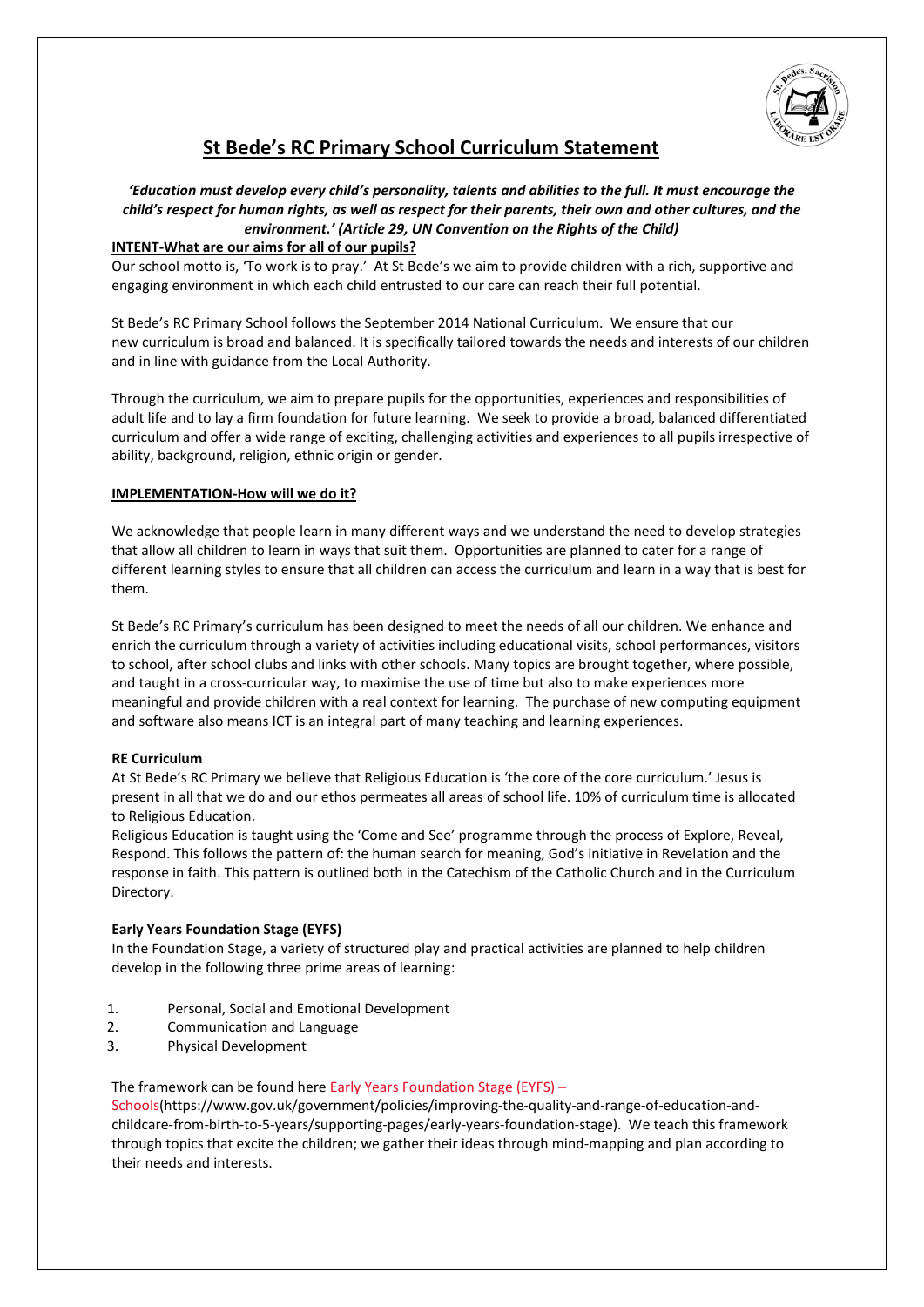## **Key Stages 1 and 2**

At Key Stage 1 and Key Stage 2, children have daily English and mathematics lessons.

As a school, we recognise the importance of reading for all children and therefore, have a comprehensive and thorough approach to the teaching of reading across the school including daily phonics lessons in KS1. School follows the *Read Write Inc* scheme of work for phonics, together with a range of appropriate resources.

Writing is taught through a text and topic based approach, as much as possible, in order to provide purpose and audience for the children. Grammatical accuracy is embedded in the teaching of writing but also as a discrete element of the English curriculum.

Our mathematics curriculum aims to ensure that all pupils become fluent in the fundamental skills of mathematics including the ability to recall and apply knowledge rapidly and accurately. Children at St Bede's RC Primary are taught to reason mathematically, solve problems and apply their mathematical skills in a variety of real life contexts.

## **Foundation Subjects**

In addition to English, maths and RE, children are taught to develop their skills, understanding and creativity in science, computing, history, geography, design technology, music, art, PE and PSHCE. Additionally, French is taught from Year 3 onwards. Guitar, ukelele and violin tuition is also available for all children. All subjects are taught through termly topics and are assessed each term.

## **Subject Days**

In order to inspire and enthuse children and to fully allow children to explore a subject, we hold termly whole school 'Subject Days' for humanities and music. We also hold half termly 'Science Enquiry Days' in which children carry out investigations. During these days different objectives relating to the topic will be covered and this is evidenced in books.

## **PSHCE**

PSHCE (Personal, Social, Health and Citizenship Education) forms an integral part of the curriculum at St Bede's RC Primary and is taught every week. It helps to give pupils the knowledge, skills and understanding they need to lead confident, healthy, independent lives and to become informed, active, responsible citizens, whilst promoting British values. All members of staff are committed to encouraging in our children a knowledge of right and wrong. We support this by using restorative approaches across school to resolve conflict. We are also a Rights Respecting School, which ensures all children learn about the UN Convention on the Rights of the Child and how to respect the rights of others.

## **PE**

We aim to develop children's enjoyment, confidence and skill in physical activity and introduce them to the pleasures of sport to help develop active children who benefit from a healthy lifestyle. Through a multi-skills approach, children develop their skills in a range of games, gymnastics, dance, swimming and outdoor adventurous activities. They also develop fundamental movement skills and use running, jumping, throwing and catching both in isolation and in combination. Competitive sports are played such as netball, rugby, hockey and football and children learn how to play as part of a team.

We are committed to ensuring that all children are active for at least 30 minutes per day. Children attend a variety of sporting festivals and events and take part in 'Active maths' lessons once a week. A Sports Leader works alongside playground leaders at lunch times to provide a range of games and all children take part in 'St Bede's Sprint' every lunch time.

#### **Community and the Environment**

Children are taught about the community and world in which they live and are encouraged to work in cooperation with other members of the school and local community. Supporting charities, both local and further afield, is encouraged e.g. St Cuthbert's Hospice, CAFOD. All children are expected to undertake appropriate responsibilities within the class and school, e.g. caring for the classroom environment, participating in class assemblies and participating in out of school activities. In Year 5, children take part in the 'Junior Education'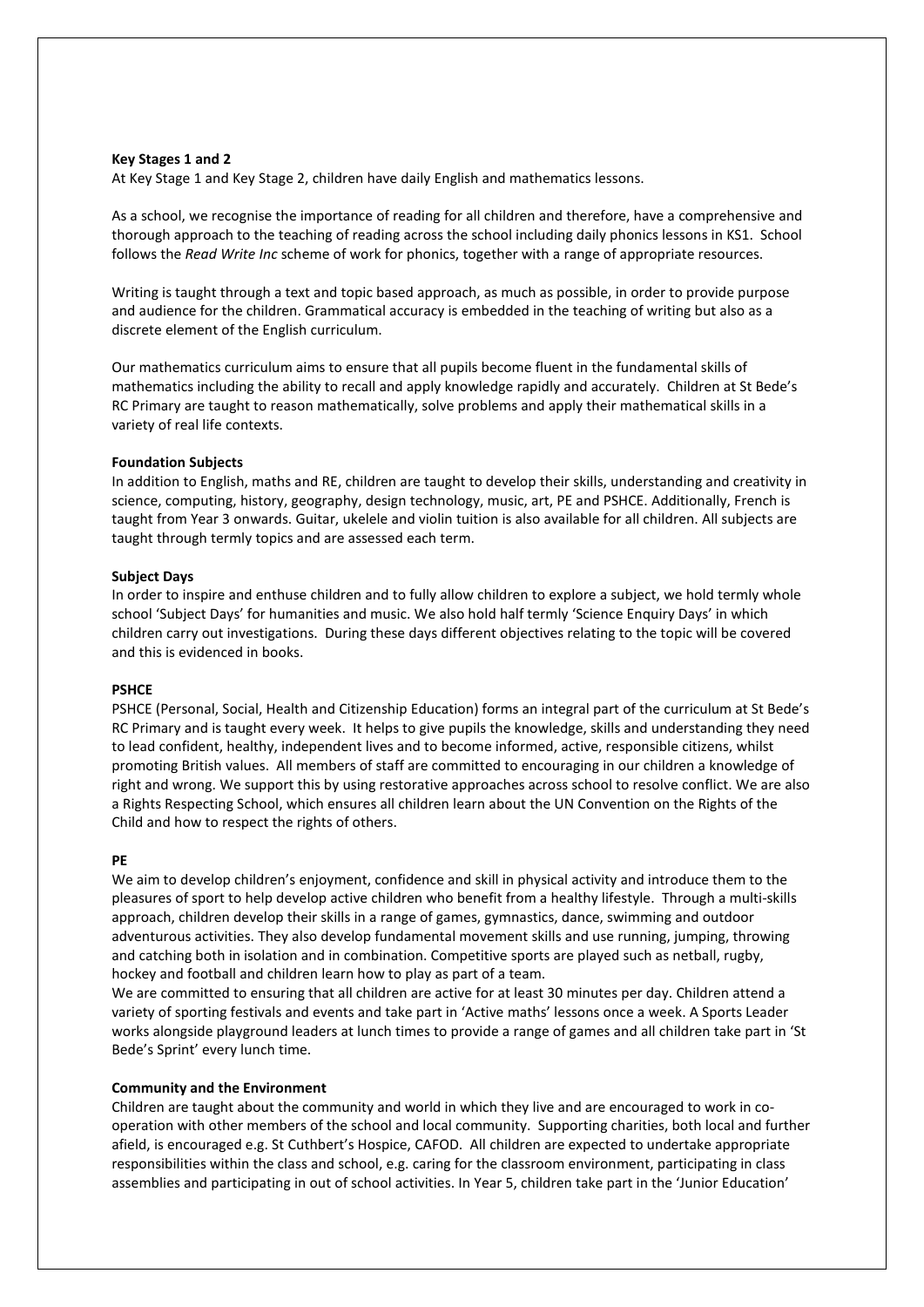programme, which involves a variety of local agencies teaching about aspects of being part of a wider community. Children are also encouraged to care for their environment and we are proactive in our efforts to do this. For example, we are a 'Plastic Free School' and an 'Eco-School.'

Children are encouraged to become an active member of St Bede's by leading a number of groups which help to make important decisions about our school and curriculum. Some examples of the groups are: Rights Respecting School Council, Eco-Warriors, E-cadets, Mini Vinnies, Junior Road Safety Officers, Mini-police and School Nutrition Action Group.

## **Outdoor Playing and Learning (OPAL)**

At St Bede's we believe that play is a vital part of our children's learning. We recognise that good play opportunities are a child's right, essential for children's well-being and balanced development regardless of age, sex, ability or background. We are informed by the children and work with the children to create a space that is exciting, engaging and enthuses pupils, where they feel safe to take risks and explore their world. We have a 'loose parts' shed children can access and a range of 'zones' for the children to access at play times.

## **Assemblies**

We build in opportunities to promote the spiritual, moral and cultural development of all our pupils, especially through our daily acts of Collective Worship and our Religious Education scheme of work. Children are encouraged to develop their own beliefs. Through our assemblies, we celebrate children's achievements and also hold a range of assemblies which promote British Values, a healthy lifestyle, staying safe, caring for our environment and being good citizens etc.

## **Homework**

Home learning is used to extend school learning and also encourages children as they get older to develop the confidence and self-discipline needed to study on their own. It provides opportunities for parents and pupils to work together and to enjoy learning experiences.

#### **Extra-Curricular Activities and Educational Visits**

We are very proud of the wide range of extra-curricular clubs we are able to offer at St Bede's RC Primary. These are held after school and at breakfast times and are all well attended. Many clubs are run by our dedicated teachers and teaching assistants but we also have some clubs run by external coaches, for which there is sometimes a small fee.

Clubs which have been available in the last year have included*:* choir, relax kids, football, Spanish , multi-ball skills, gymnastics, maths, choir and tri-golf.

Educational visits and visitors to the school help to bring learning to life. These link to the cross curricular topics covered. Some examples of visits that have taken place are: Cragside, SAFC Academy, Centre for Life, Beamish, Gala theatre, Eden Camp, Gibside. Visitors such as 'Chinatalk', 'The Punctuation Show', author Adam Bushnell and Durham university help to engage the children in the curriculum.

## **Home-School Links**

We firmly believe that the education of the children is a partnership between children, staff and parents. Support from home is vital in maximising children's chances of fulfilling their potential. In order to facilitate this partnership, we offer an open-door policy where parents are welcome to visit school to discuss their children's progress with staff at a mutually convenient time. Each class has two parents' meetings per year and reports are sent home at the end of each term reporting on all aspects of the curriculum.

## **IMPACT-What do we hope will be the impact and how can we measure this?**

We intend for all of our pupils to leave St Bede's as confident, happy and well rounded individuals, having achieved their full potential in all subjects, ready for the next stage in their learning and their lives. We measure attainment carefully using a range of formative and summative assessment measures and against age related expectations.